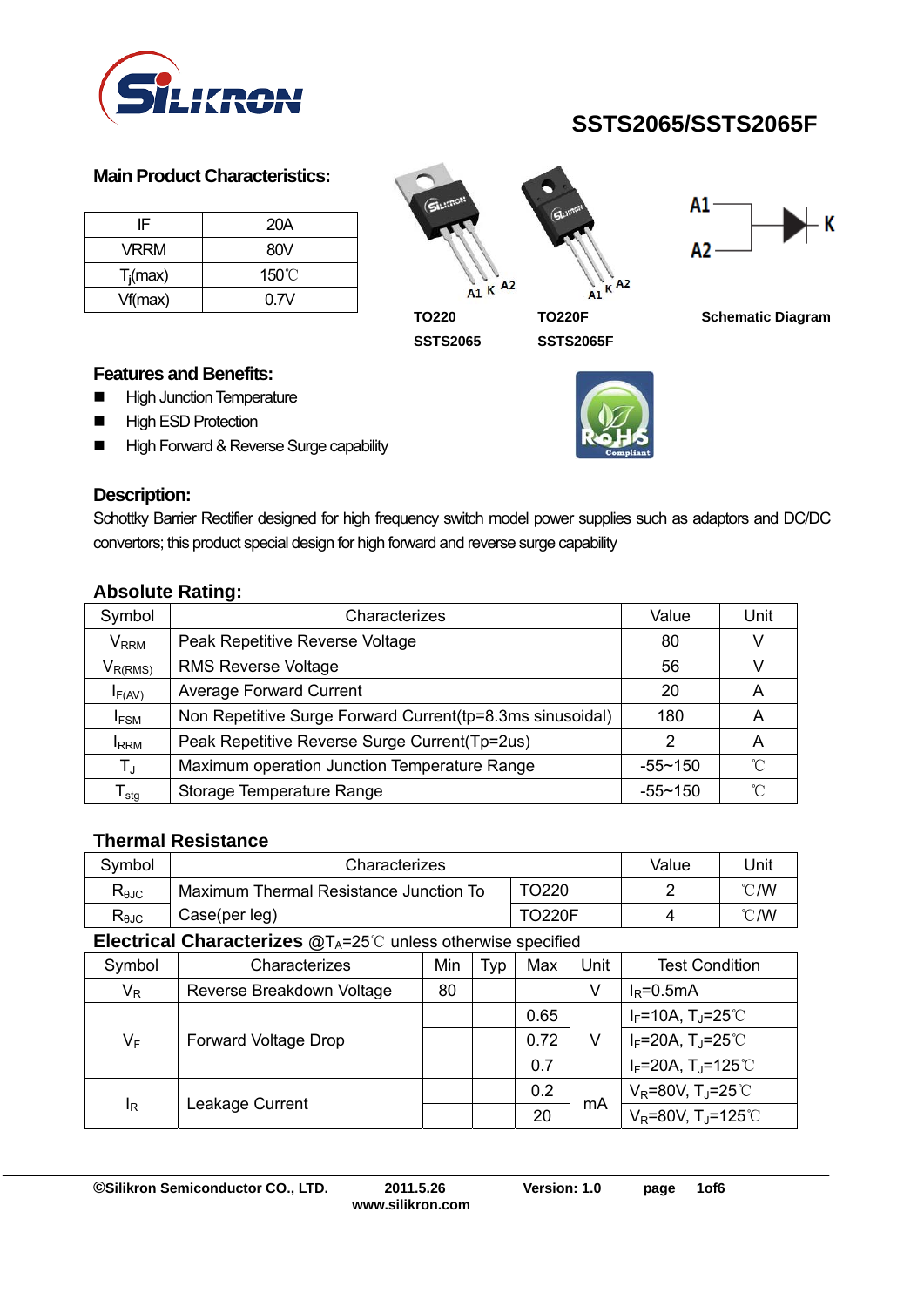

### **I-V Curves:**







**Figure 1**:**Typical Forward Characteristics Figure 2**:**Typical Capacitance Characteristics** 



**Figure 3**:**Typical Reverse Characteristics**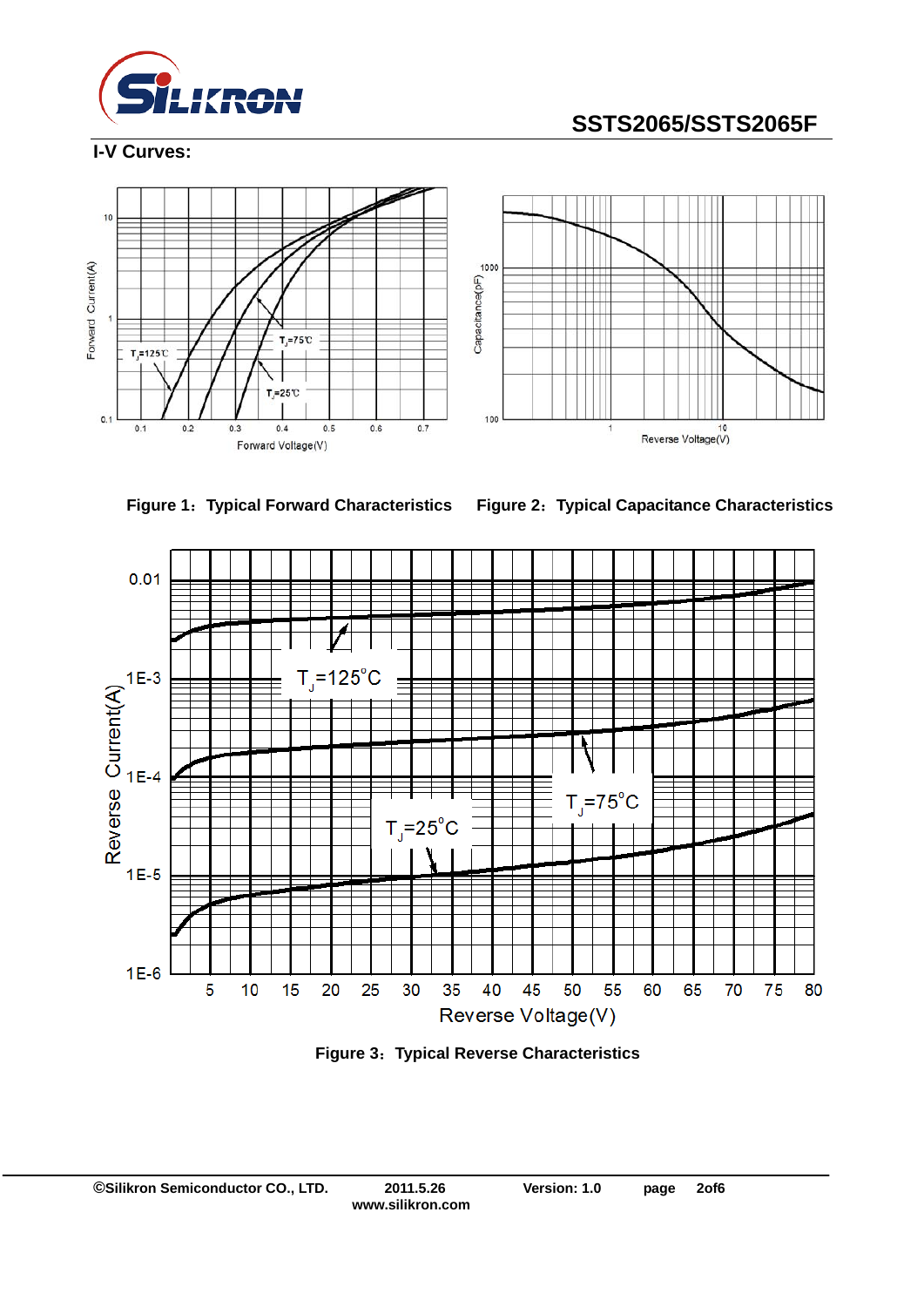

**Mechanical Data**: **TO220:** 



| <b>Symbol</b>  | <b>Dimension In Millimeters</b> |                |        | <b>Dimension In Inches</b> |                |             |
|----------------|---------------------------------|----------------|--------|----------------------------|----------------|-------------|
|                | Min                             | <b>Nom</b>     | Max    | Min                        | <b>Nom</b>     | Max         |
| А              | 4.400                           | 4.550          | 4.700  | 0.173                      | 0.179          | 0.185       |
| A1             | 1.270                           | 1.300          | 1.330  | 0.050                      | 0.051          | 0.052       |
| А2             | 2.590                           | 2.690          | 2.790  | 0.102                      | 0.106          | 0.110       |
| b              | 0.770                           |                | 0.900  | 0.030                      | ۰              | 0.035       |
| b <sub>2</sub> | 1.230                           |                | 1.360  | 0.048                      |                | 0.054       |
| c              | 0.480                           | 0.500          | 0.520  | 0.019                      | 0.020          | 0.020       |
| D              | 15.100                          | 15.400         | 15.700 | $\sim$                     | 0.606          |             |
| D <sub>1</sub> | 9.000                           | 9.100          | 9.200  | 0.354                      | 0.358          | 0.362       |
| <b>DEP</b>     | 0.050                           | 0.285          | 0.520  | 0.002                      | 0.011          | 0.020       |
| E              | 10.060                          | 10.160         | 10.260 | 0.396                      | 0.400          | 0.404       |
| E <sub>1</sub> |                                 | 8.700          | ÷.     |                            | 0.343          |             |
| ΦP1            | 1.400                           | 1.500          | 1.600  | 0.055                      | 0.059          | 0.063       |
| e              | 2.54BSC                         |                | 0.1BSC |                            |                |             |
| e1             |                                 | 5.08BSC        |        | 0.2BSC                     |                |             |
| H1             | 6.100                           | 6.300          | 6.500  | 0.240                      | 0.248          | 0.256       |
| L              | 12.750                          | 12.960         | 13.170 | 0.502                      | 0.510          | 0.519       |
| L1             |                                 |                | 3.950  |                            |                | 0.156       |
| L <sub>2</sub> | 1.85REF                         |                |        | 0.073REF                   |                |             |
| ΦР             | 3.570                           | 3.600          | 3.630  | 0.141                      | 0.142          | 0.143       |
| Q              | 2.730                           | 2.800          | 2.870  | 0.107                      | 0.110          | 0.113       |
| Q1             |                                 | 0.200          | ÷      |                            | 0.008          | ٠           |
| $\Theta1$      | $5^{\mathsf{o}}$                | $7^{\circ}$    | $9^0$  | $5^{\circ}$                | $7^0$          | $9^0$       |
| $\Theta$ 2     | 1 <sup>0</sup>                  | 3 <sup>0</sup> | $5^0$  | 1 <sup>0</sup>             | 3 <sup>0</sup> | $5^{\circ}$ |

**©Silikron Semiconductor CO., LTD. 2011.5.26 Version: 1.0 page 3of6**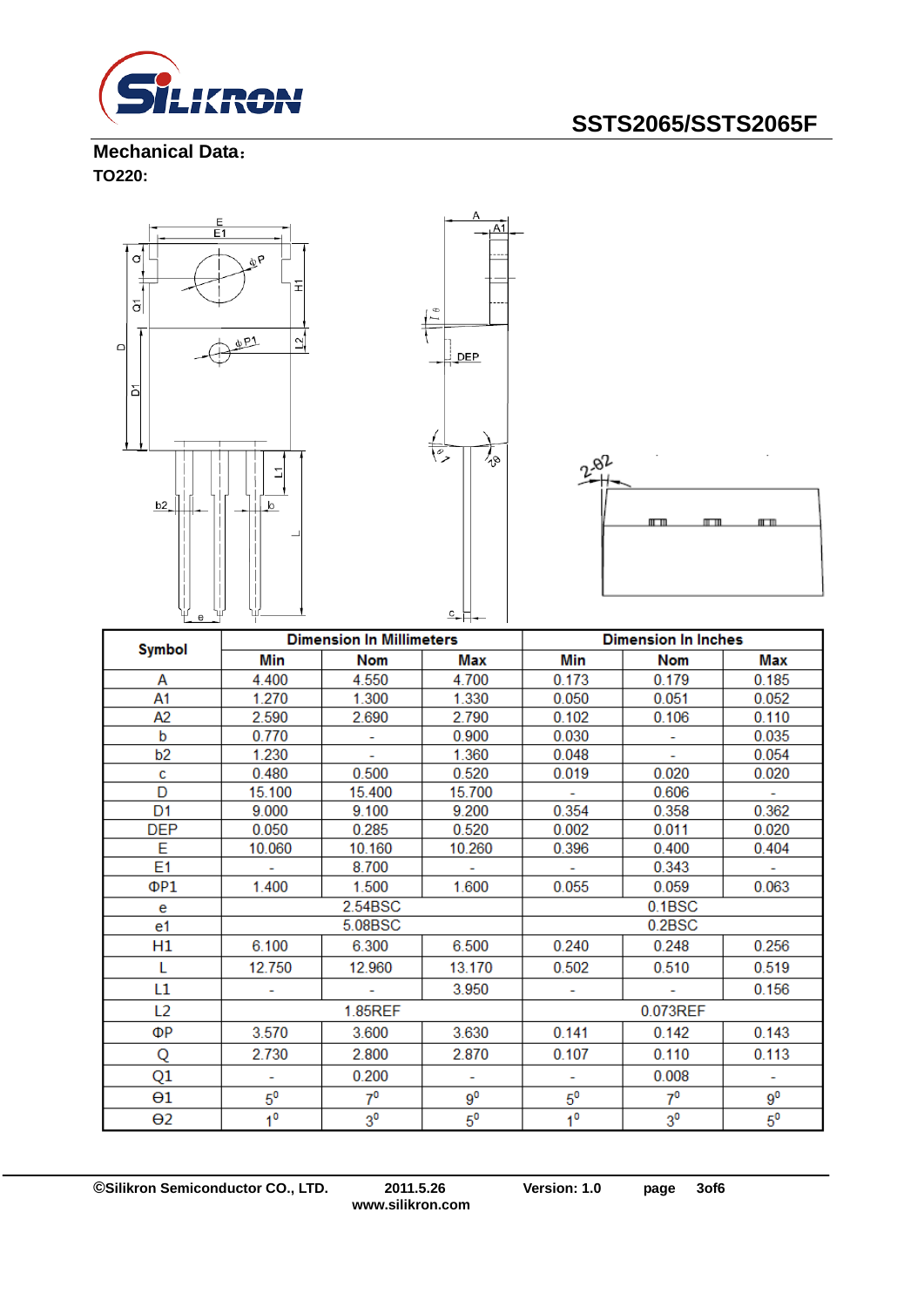

**TO220F**:





 $\overline{A}3$ 



|                       | <b>Dimension In Millimeters</b> |              | <b>Dimension In Inches</b> |         |            |             |
|-----------------------|---------------------------------|--------------|----------------------------|---------|------------|-------------|
| Symbol                | Min                             | Nom          | Max                        | Min     | <b>Nom</b> | Max         |
| Е                     | 9.960                           | 10.160       | 10.360                     | 0.392   | 0.400      | 0.408       |
| А                     | 4.500                           | 4.700        | 4.900                      | 0.177   | 0.185      | 0.193       |
| A1                    | 2.340                           | 2.540        | 2.740                      | 0.092   | 0.100      | 0.108       |
| A2                    | 0.950                           | 1.050        | 1.150                      | 0.037   | 0.041      | 0.045       |
| A3                    | 0.420                           | 0.520        | 0.620                      | 0.017   | 0.020      | 0.024       |
| A4                    | 2.650                           | 2.750        | 2.850                      | 0.104   | 0.108      | 0.112       |
| с                     |                                 | 0.500        | ۰                          |         | 0.020      | ÷.          |
| D                     | 15.670                          | 15.870       | 16.070                     | 0.617   | 0.625      | 0.633       |
| ۵                     | 3.200                           | 3.300        | 3.400                      | 0.126   | 0.130      | 0.134       |
| H <sub>1</sub>        | 6.480                           | 6.680        | 6.880                      | 0.255   | 0.263      | 0.271       |
| e                     |                                 | 2.54BSC      |                            | 0.10BSC |            |             |
| ФP                    |                                 | 3.183        |                            |         | 0.125      |             |
| L                     | 12.780                          | 12.980       | 13.180                     | 0.503   | 0.511      | 0.519       |
| D <sub>1</sub>        | 8.990                           | 9.190        | 9.390                      | 0.354   | 0.362      | 0.370       |
| ΦP <sub>1</sub>       | 1.400                           | 1.500        | 1.600                      | 0.055   | 0.059      | 0.063       |
| ΦP2                   | ٠                               | 3.450        | ۰                          |         | 0.136      | ۰           |
| $\Theta$ 1            | 4°                              | $5^\circ$    | $6^{\circ}$                | 4°      | 5°         | $6^{\circ}$ |
| $\Theta$ <sub>2</sub> | ÷                               | $45^{\circ}$ |                            |         | 45°        |             |
| <b>DEP</b>            | 0.050                           | 0.100        | 0.150                      | 0.002   | 0.004      | 0.006       |
| F <sub>1</sub>        | 1.900                           | 2.000        | 2.100                      | 0.075   | 0.079      | 0.083       |
| F2                    | 8.980                           | 9.180        | 9.380                      | 0.354   | 0.361      | 0.369       |
| F3                    | 3.200                           | 3.300        | 3.400                      | 0.126   | 0.130      | 0.134       |
| G <sub>2</sub>        | 6.900                           | 7.000        | 7.100                      | 0.272   | 0.276      | 0.280       |
| b1                    | 1.170                           | 1.205        | 1.240                      | 0.046   | 0.047      | 0.049       |
| b2                    | 0.770                           | 0.810        | 0.850                      | 0.030   | 0.032      | 0.033       |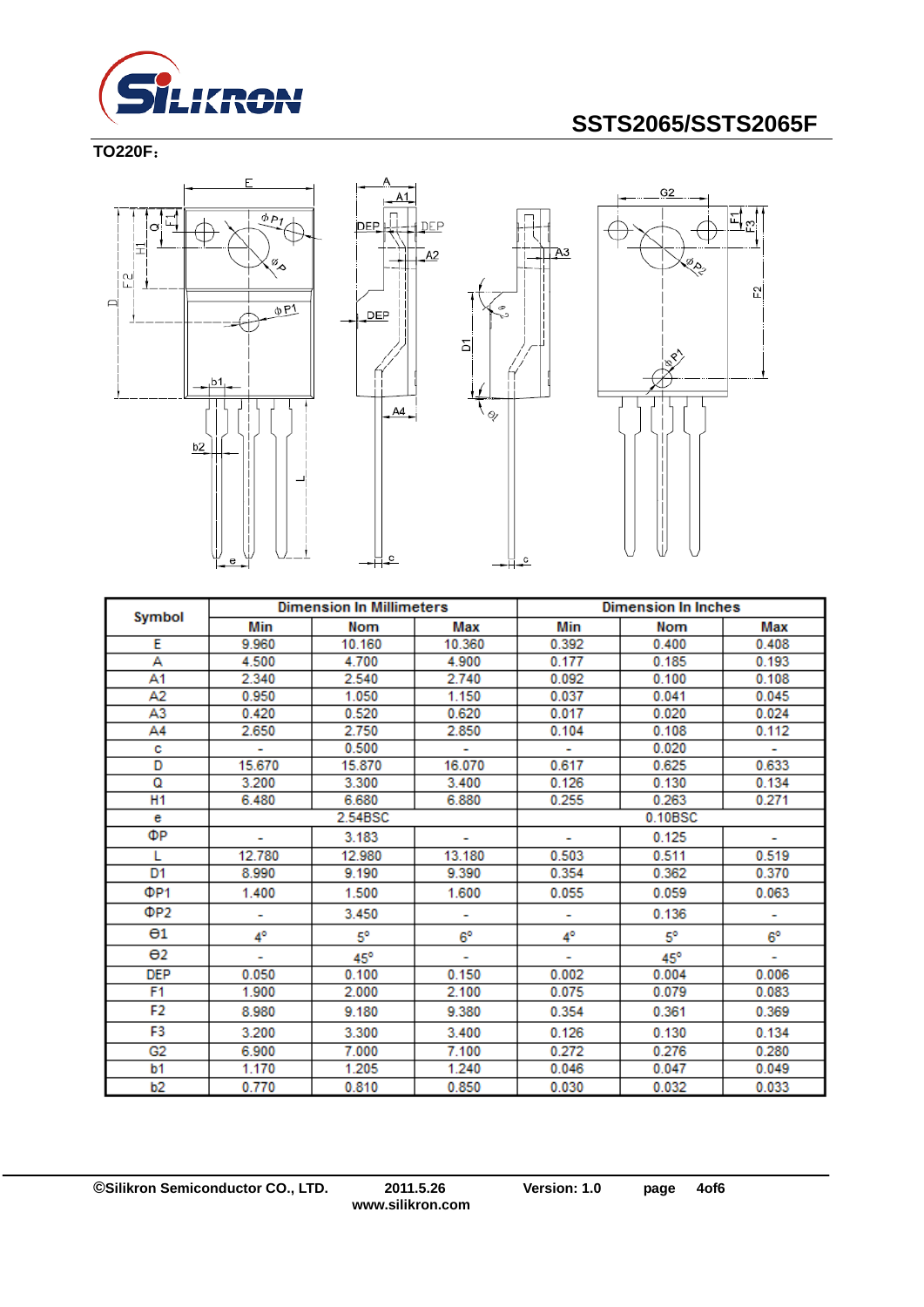

## **Ordering and Marking Information**

## **Device Marking: SSTS2065&SSTS2065F**

**Package (Available) TO-220&TO220F Operating Temperature Range C : -55 to 150 ºC** 

### **Devices per Unit**

| <b>Packag</b><br>$\vert$ e Type | Tube | Units/   Tubes/Inne   Units/Inne<br><b>Box</b> | <b>Box</b> | <b>Inner</b><br><b>Boxes/Carton</b><br><b>Box</b> | <b>Units/Carto</b><br>n<br><b>Box</b> |
|---------------------------------|------|------------------------------------------------|------------|---------------------------------------------------|---------------------------------------|
| <b>TO220</b>                    | 50   | 20                                             | 1000       | 6                                                 | 6000                                  |
| <b>TO220F</b>                   | 50   | 20                                             | 1000       | 6                                                 | 6000                                  |

### **Reliability Test Program**

| <b>Test Item</b>   | <b>Conditions</b>   | <b>Duration</b>   | <b>Sample Size</b>  |
|--------------------|---------------------|-------------------|---------------------|
| High               | Ti=125℃ to 175℃ @   | 168 hours         | 3 lots x 77 devices |
| <b>Temperature</b> | 80% of Max          | 500 hours         |                     |
| <b>Reverse</b>     | <b>VDSS/VCES/VR</b> | <b>1000 hours</b> |                     |
| Bias(HTRB)         |                     |                   |                     |